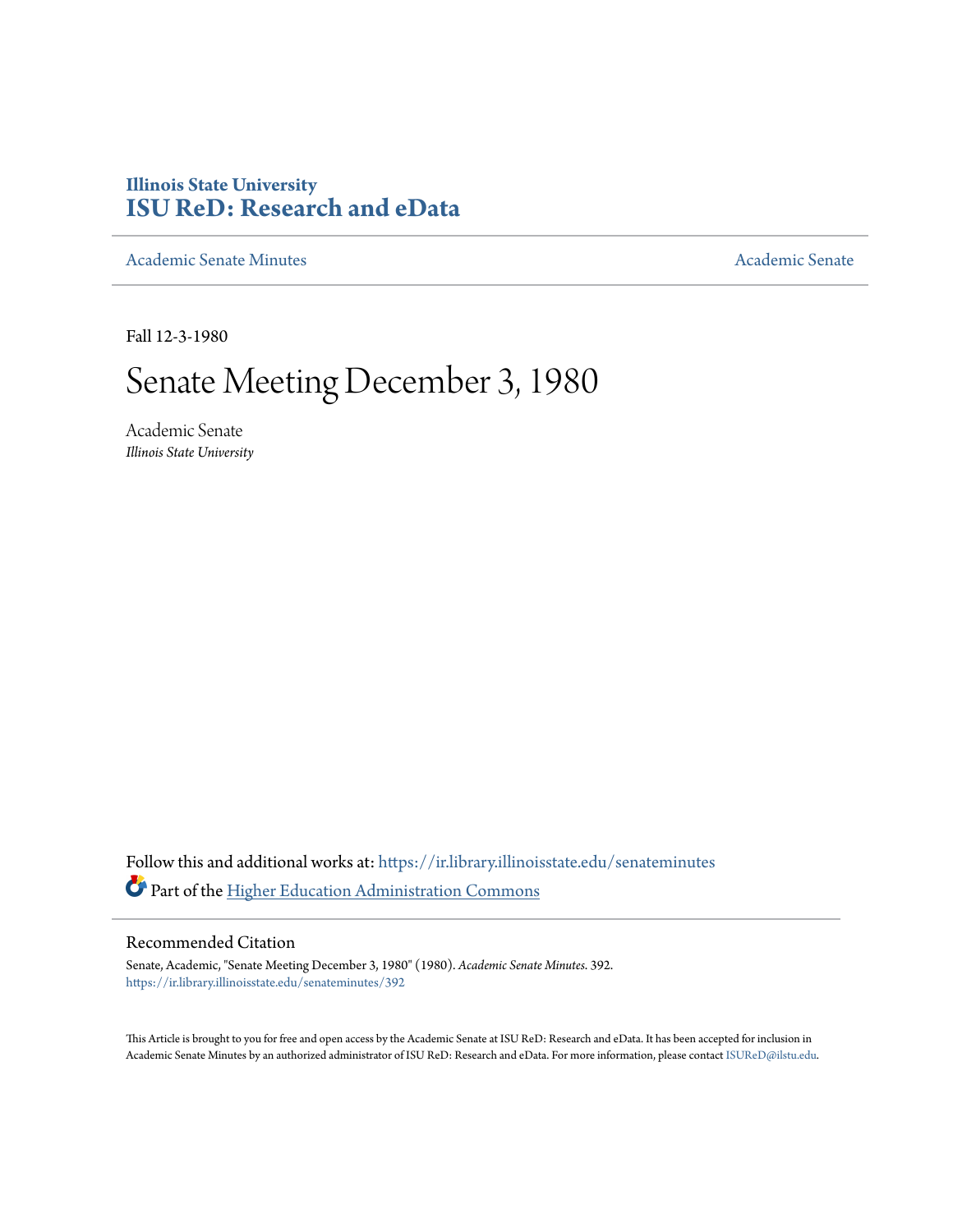### SHUMAN STANLEY OFC V P FOR BUSINESS & **FI** ANCE

# ACADEMIC SENATE hinding (not approved by the Academic Senate)

December 3, 1980 Volume XII, No. 7

Contents

Call to Order

Roll. Call

 $\mathbf{L}$ 

Approval of Minutes of November 12, 1980

Chairperson's Remarks

Vice Chairperson's Remarks

Administrators' Remarks

Student Body President's Remarks

Election of Search Committee Members for Associate Provost & Assistant Provost

Proposed Academic Calendar Guidelines (9.12.80.2)

Academic Plan, 1981-1986 (11.19.80.1)

Faculty and Student Budget Team Representatives (11.17.80.1)\*

Committee Reports

Communications

Adjournment

\*Appendix

Meetings of the Academic Senate are open to members of the University Community. Persons attending the meetings may participate in discussion with the consent of the Senate.

Persons desiring to bring items to the attention of the Senate may do so by contacting any member of the Senate.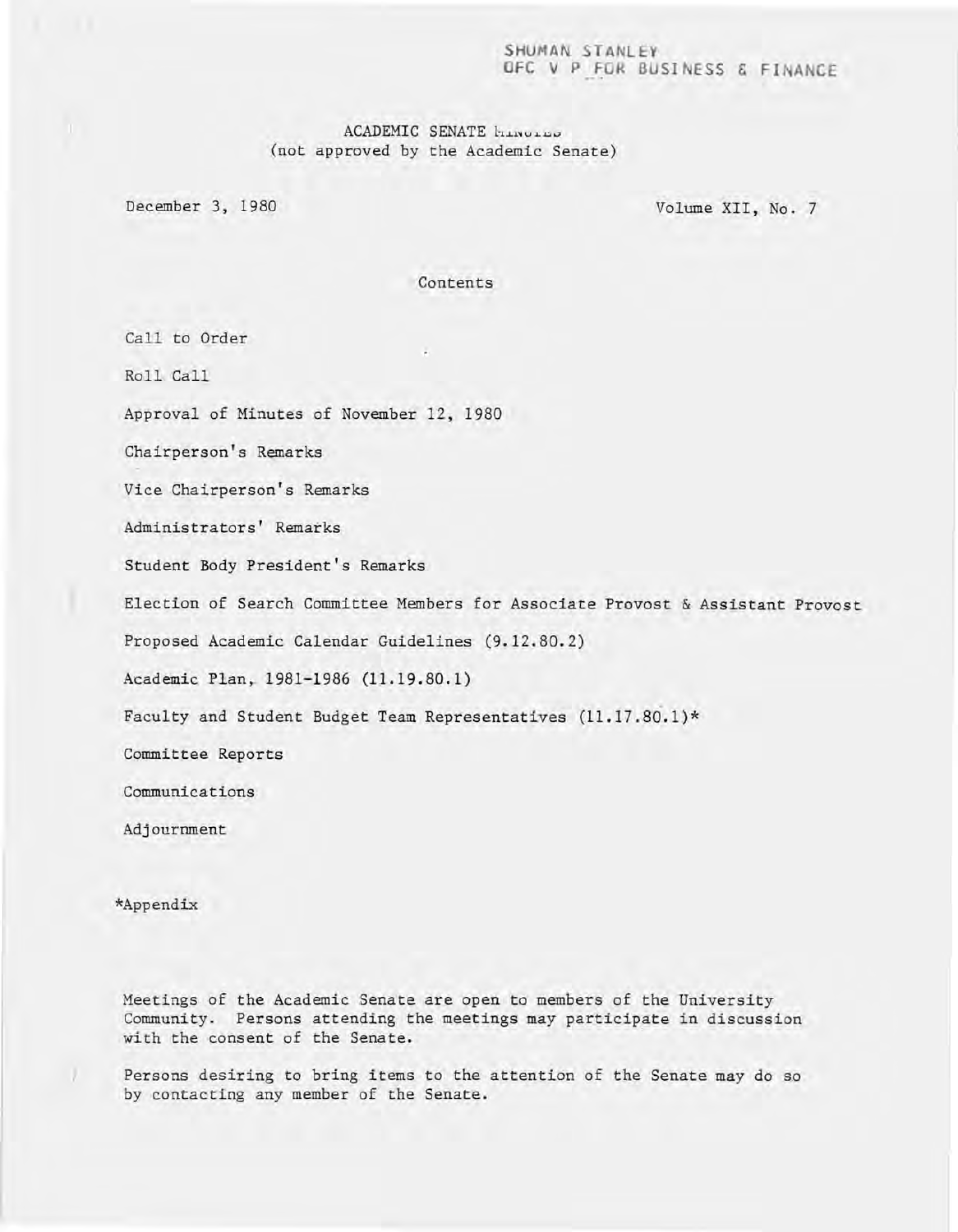# ACADEMIC SENATE MINUTES (not approved by the Academic Senate)

December 3, 1980 Volume XII, No. 7

Call to Order

The meeting was called to order by Chairperson Cohen at 7:00 p.m.

Roll Call

Secretary Kohn called the roll and declared that a quorum was present.

Approval of Minutes of November 12, 1980

XII-47 On a motion by Mr. Sloter (seconded by Mr. Schwalm), the minutes of the November 12, 1980, meeting were approved with the following correction noted by Mr. Shulman: On page 8, under business item 9.12.80.2, his concern related to multi-section courses, not just those that were lab related. The motion passed on a voice vote.

#### Chairperson's Remarks

Mr. Cohen noted that Senator Friedhoff was in the hospital and offered wishes for a speedy recovery. He read a list of those Senators whose terms will expire in 1981 and asked for verification or correction.

#### Vice-Chairperson's Remarks

Mr. Barton noted the absence of a number of students, three of whom were in a class whose meeting time had been changed.

#### Administrators' Remarks

President Watkins reported that at the December 2 meeting of the Board of Higher Education, policy guidelines for the Illinois State Scholarship Commission had been adopted. Regent Carol Burns had expressed concern that the guidelines favored private institutions, and that proprietary schools would now be included. The guidelines were approved by the Board of Higher Education as proposed by the BHE staff. A series of presentations were made with salaries of faculty and staff being the major item. A Bureau of the Budget spokesperson reported on the fiscal health of the State of Illinois and painted a very gloomy picture as he talked in terms of a 5% increase for all of higher education. Mr. Watkins reminded the Senate that the Governor had promised that his emphasis would be on improving faculty salaries. On another matter, the President mentioned that he had been told by Mr. Godfrey that with the projected increase in postal rates, an additional \$75,000 would be needed if current usage continued for the last five months of fiscal 1981. That kind of money simply was not there and the University community needed to look seriously at how postal expenditures could be reduced.

. Mr. Boothe reported that the Budget Team at its December 3 meeting approved an action that would prohibit the transfer of personal service funds from one line to another. There had been an unexpected diminution in turnover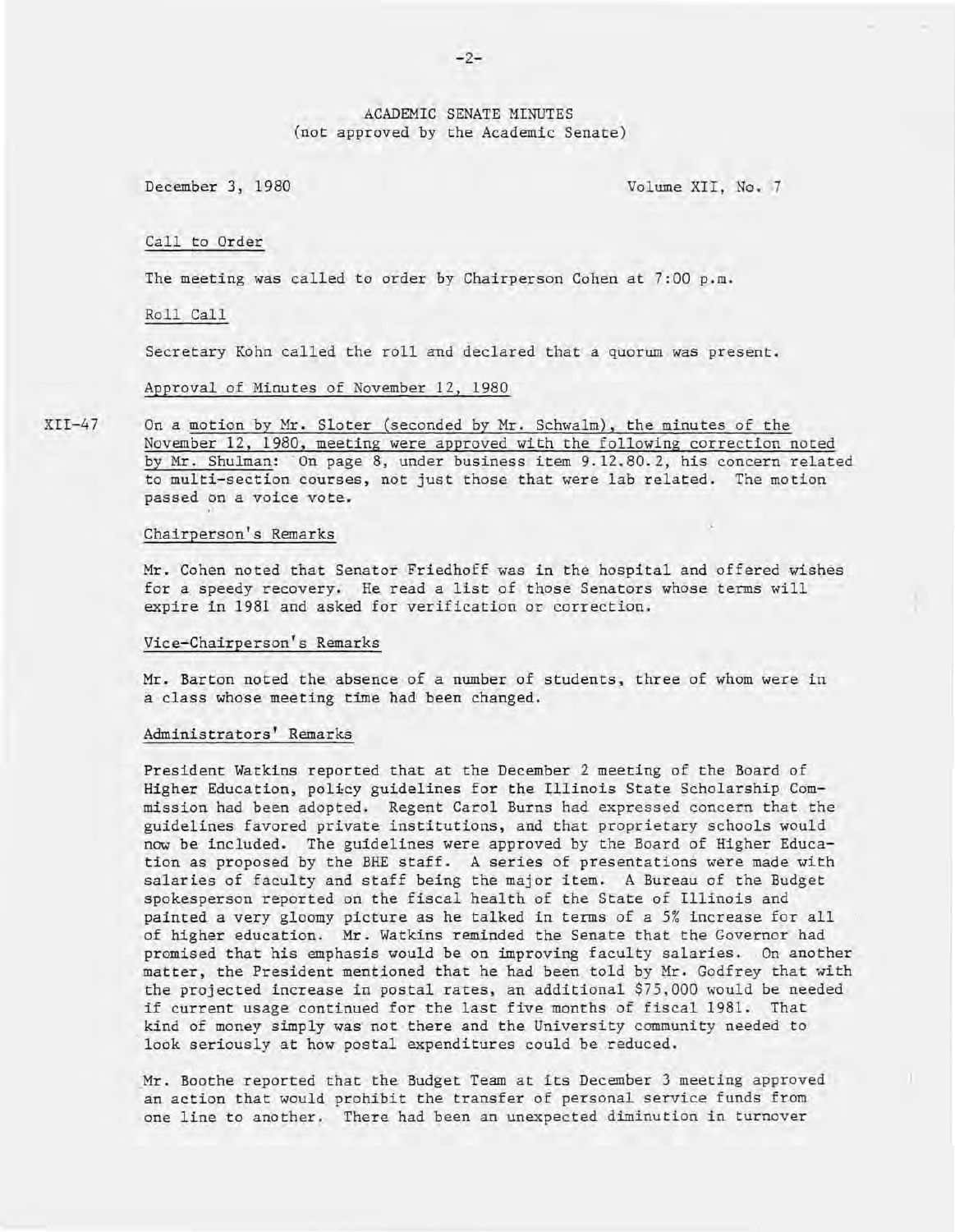of Civil Service staff, reflecting the economics of the times.

#### Student Body President's Remarks

There were none because Mr. Henriksen was absent from the meeting due to illness.

#### ACTION ITEMS

)

)

#### Election of Search Committee Members for Associate Provost & Assistant Provost

From a list of faculty members nominated by their respective departments and of students nominated by the President of the Student Body and the Vice-Chairperson of the Senate (at the direction of the Executive Committee) the following were elected:

Associate Provost Search Committee

| Faculty (on 2nd ballot)  | 1. Janet Cook, Applied Computer Sciences<br>2. Walter Kohn, Political Science<br>3. Sol Shulman, Chemistry |
|--------------------------|------------------------------------------------------------------------------------------------------------|
| Students (on 1st ballot) | 1. Faye Anderson<br>Missy Rosebery                                                                         |

Provost Boothe announced that Dale Jackson, Educational Administration and Foundations. Department, would be the chairperson and John Boaz the administrative representative on the committee.

#### Assistant Provost Search Committee

| Faculty (on 3 ballots)   | 1. Maurine Corsaut, Health Sciences<br>2. Elmer Lemke, Psychology |
|--------------------------|-------------------------------------------------------------------|
|                          | 3. Phebe Scott, Health, PE, Recreation & Dance                    |
| Students (on 2nd ballot) | 1. David Sam<br>Cheryl Wieczorek                                  |

Catherine Konsky, Communication Department, was named by the Provost as Chairperson of the Committee and Ronnie Anderson as administrative representative.

# Proposed Academic Calendar Guidelines (9.12.80.2)

XII-48 Mr. Tuttle, Chairperson of the Administrative Affairs Committee, moved adoption of the Academic Calendar Guidelines as proposed at the information stage (appended to the November 12, 1980, minutes of the Academic Senate). The motion was seconded by Mr. Weller. Mr. Tuttle spoke in favor of the proposed guidelines and noted: (1) the guidelines should be considered a statement of policy; (2) the guidelines were for a number of years to make long-range planning possible; (3) the committee had reconsidered the suggestion that the fall semester begin after Labor Day, but felt this would have many ramifications for the planning process and the committee did not support the idea;  $(4)$  the committee unanimously supported the current proposals; and  $(5)$  while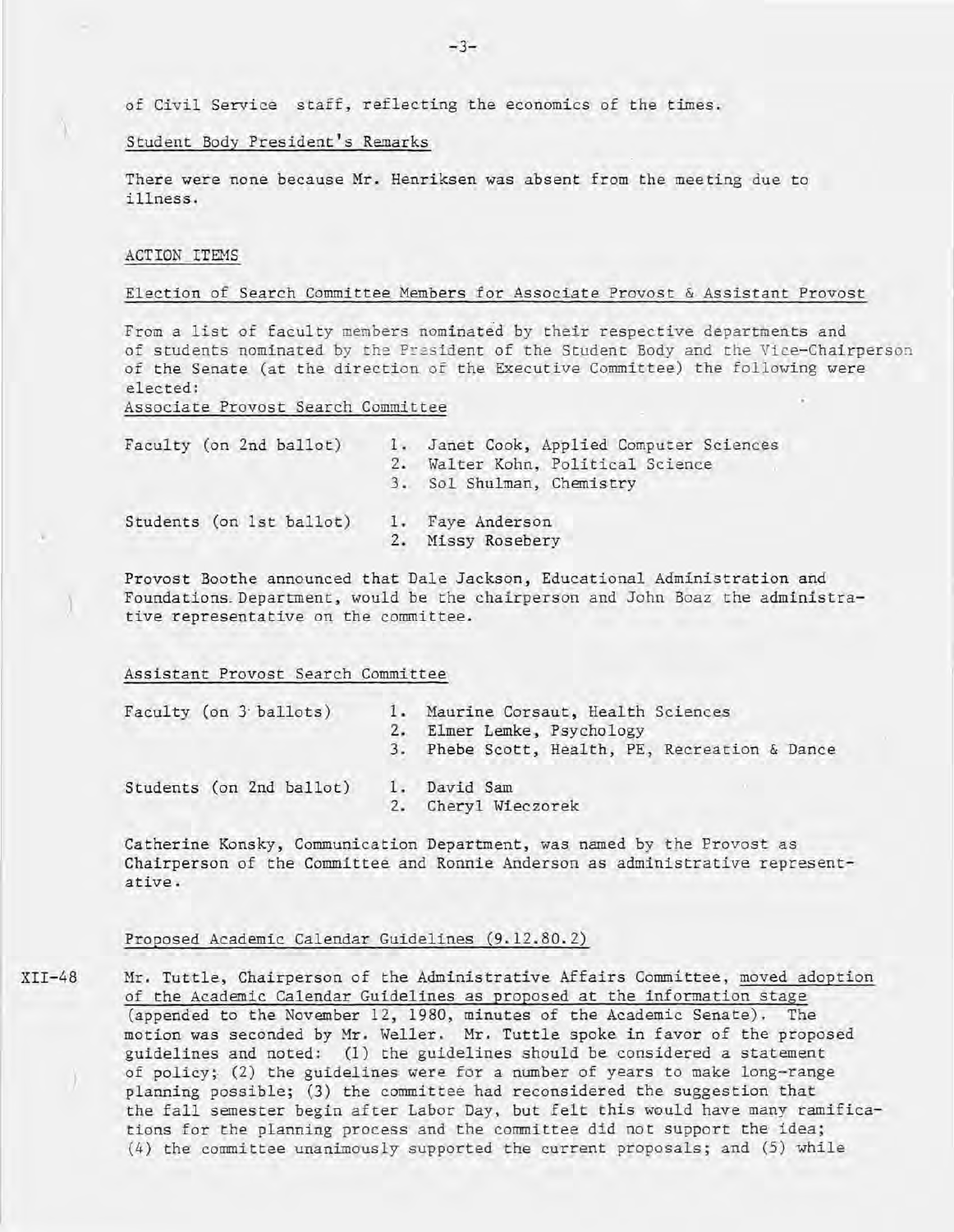the committee had earlier proposed that fall recess ought to occur on Friday, it had decided against such a suggestion in order to allow for flexibility. Mr. Hirt noted the absence of a specific 5-year calendar concept which the Senate had originally asked for. He felt planning in advance was desirable to enable people to make their schedules accordingly. Mr. Hicklin responded that the Senate's prerogative was policy determination, not the setting of actual dates. Mr. Kohn asked why the committee's concern to have the breaks at the mid-semester point was not part of the official guidelines and was informed by Mr. Tuttle that this would appear in the minutes of the committee as "the sense of the committee," thereby providing a sufficient record for those preparing the actual calendar. Mr. Shailer Thomas, Assistant Provost, noted that the intent of the guidelines was to be a general formulation to be followed by the specific calendars. Mr. Madore explained that the Board of Regents will approve the calendar one year at a time, and he hoped that with the new guidelines the Senate would not be involved in juggling dates every time calendars come before the Senate for approval. Mr. Tuttle said that if specific calendars were prepared within the guidelines, approval ought to be automatic. Ms. Varner felt that more specific guidelines would avoid debate every year. Mr. Strand suggested that if the proposed calendar guidelines were approved, the person charged with preparing the academic calendar should be instructed to prepare five sequential one-year calendars. The earliest calendar would be submitted to the Board of Regents for approval while the four subsequent calendars would be used for planning and information purposes. Mr. Tuttle endorsed this concept. Mr. Watkins spoke of the value of having these guidelines but warned that unforeseen circumstances might necessitate changes in the future. Mr. Hicklin again noted that while the Senate had the authority to make policy, its role was advisory only regarding specific calendar dates.

On a voice vote, the motion (XII-48) passed unanimously.

#### INFORMATION ITEMS

#### Academic Plan, 1981-1986 (11.19.80.1)

Mr. Cohen called for discussion on the Academic Plan, 1981-1986, section by section. Dr. Stanley Rives, Associate Provost and Dean of Instruction, was present to answer questions.

Mr. Strand questioned the specific language on page 3, relative to the decrease in undergraduate enrollment and increase in graduate enrollment. Mr. Rives noted that "targeting" was the key word and that the figures would be examined each year since they were affected by such things as the attitude of the Board of Higher Education toward enrollment and the effect of the economy. Mr. Watkins said the general goal was for a small decrease in undergraduate students, and a small increase in graduate students, financial support being one factor to consider in decisions regarding enrollment. In response to a question by Mr. Tuttle, Mr. Rives stated that enrollment was influenced, among other factors, by the number of new students and the retention rate where wide fluctuation was possible. The aim was basic stability with a modest decline in total enrollment. An increase in the number of graduate students was a realistic goal within the Board of Higher Education guidelines.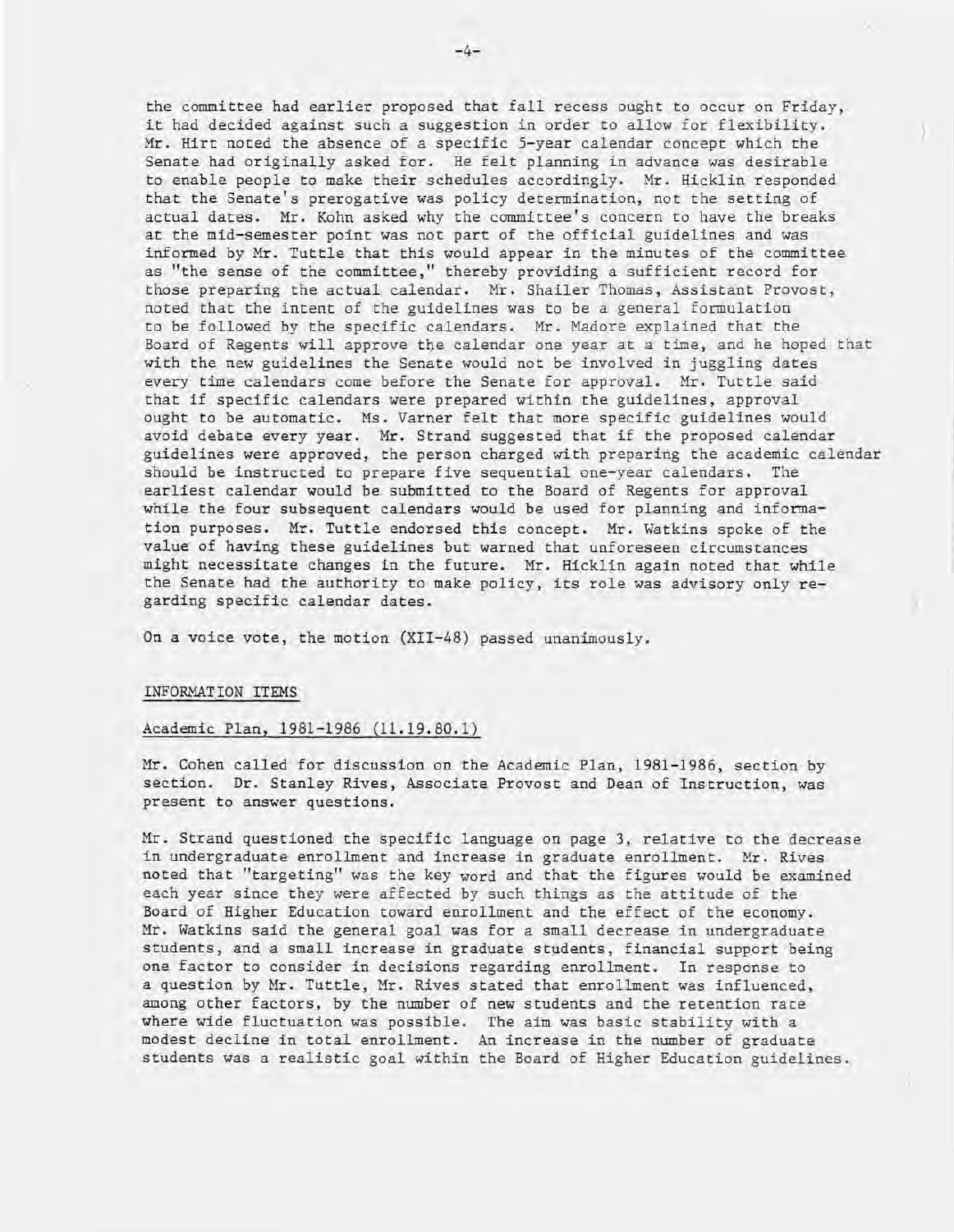Hr. Kohn asked for the addition of the word "qualified" in connection with the hiring of minority and women faculty and staff members in the statement of University goals on page 6,  $#2b$ , a suggestion to which Mr. Rives readily agreed. Mr. Gamsky questioned the nature of a "comprehensive student information system" (page 3, #7) and was told that it would provide information requested by departments on the makeup of the students enrolled, subsequent job placement, etc. Mr. Hicklin commented that he was given to understand that the serious underfunding we were experiencing was at the undergraduate level, and that we could absorb more students at the graduate level without additional funds, although this varied with different programs. Mr. Rives suggested that specific comments for text changes be sent to Mr. Schmaltz, before the Academic Affairs Committee had its final meeting on the Academic Plan, 1981-1986.

In the area of collegiate missions, Mr. Shulman thought consideration should be given to the reallocation of funds within the College of Applied Science and Technology. Mr. Hicklin noted that there was no statement about the training of teachers or the developing teacher shortage, and that he was concerned about the need for competency tests for secondary teachers.

Mr. Friedberg questioned the need for a Masters Program in Computer and Information Systems (1983-84) and asked if the specialization proposed was really sought by industries. Mr. Rives noted that this question should be directed to Mr. Powers, Applied Computer Science Chairperson, who was not present. The implementation of this program had been delayed to make certain sufficient qualified teachers were on the Faculty. Mr. Tuttle asked if the current undergraduate program had had an institutional review and was told that it had not, there was no accreditation agency in this area of study, and an institutional review was just beginning. Mr. Madore reminded the Senators that action now did not preclude asking the hard questions when the New and Expanded Program Review (NEPR) document came to the Senate. If a program was not included in the Academic Plan, it could not be considered. Professor Robert Ritt, a member of the Academic Planning Committee, stated that he had not supported the inclusion of the degree in the Academic Plan. Its submission would invite comparison of the undergraduate program with the NEPR document of March, 1979, on which the program was to be based. It would be found that the proposal did not match with either the initial defining paragraph of the NEPR document nor with particulars of the proposed curriculum. The required Operations Research course (corresponding to either ECON 333 or ACC 367 with Linear Algebra prerequisite) had not been included, indeed there was no college math required at all. Although the undergraduate program was quite useful to many students, these discrepancies constituted a potential embarrassment. While the main rationale for the proposed program was the need for the local data processing community to be retrained in the expanding technology, the problem of early training becoming obsolute might be more appropriately dealt with within the conventional setting of Adult Education programs (short courses, institutes, and in-house retraining) rather than through a new degree program.

Following a brief recess, Mr . Cohen read the following resolution:

)

The Senate is now in its twelfth year. For the last twelve years one individual has contributed more than any other to the success of this body. His role as a framer of the constitution; this body's first parliamentarian; as the university's chief academic planner; and his service on various ad hoc committees has marked him as a major positive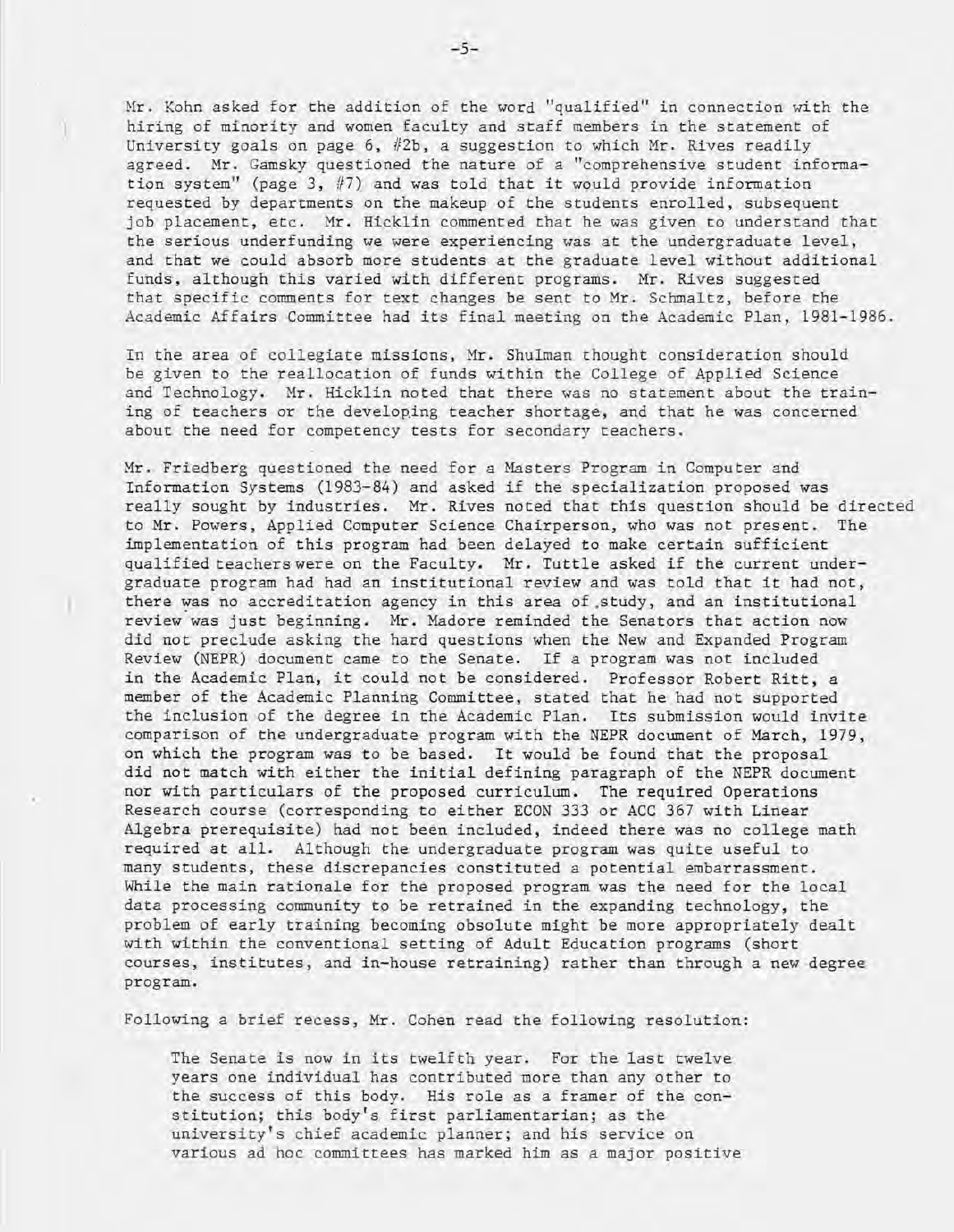influence at this university for shared governance.

Therefore, the Academic Senate notes with regret the resignation of Dr. Stanley Rives and wishes him great success in his new position as Vice President and Provost at Eastern Illinois University.

The Senate received this statement by acclamation.

Discussion on the Academic Plan continued. Mr. Kohn questioned if the Master's program in Adult and Continuing Education (1983-84) was necessary and academically justifiable. Mr. Rives indicated that this had been a major item of discussion in the Academic Planning Committee and that all pertaining questions had been answered to the committee's satisfaction. Mr. Watkins commented that the question raised by Mr. Kohn was a good one at this point. Weaknesses in "the concept of a program should be discussed prior to submission of the program to the Board of Regents. The rationale should be strengthened, if possible, even before the NEPR document was prepared, in order to answer possible questions by the Board. Mr. Shulman felt the Masters degrees in Health Education, Computer and Information Systems, and Adult and Continuing Education, were academically suspect. Mr. Gamsky spoke in favor of the much improved mission statement of colleges and departments.

Mr. Schmaltz was concerned about the shortness of time available for his committee to study the document, but was assured by Mr. Rives that while January 15 was the deadline for submitting it to the Board of Regents' staff, it could be submitted later in the month. Before leaving the table, Mr. Rives expressed his appreciation for the resolution passed earlier by the Senate.

#### Faculty and Student Budget Team Representative  $(11.17.80.1)*$

Mr. Hirt, chairperson of the Budget Committee, introduced the informtion item. The Budget Committee felt that the vice-chairperson and the secretary of the Senate both held time-consuming jobs and Budget Team representation took a great deal of additional time. The need for continuity for the faculty representative was the reason for the proposed two-year term. In answer to a suggestion by Mr. Hicklin, Mr. Cohen explained that if the idea was approved in concept by the Senate, the proposal would be sent to the Rules Committee for codification. Mr. Hicklin further felt that if, indeed, holding two positions was burdensome, the exclusion of the secretary and vice-chairperson from the Budget Team should be obligatory, not optional. The item will come back for action at the next Senate meeting.

#### Committee Reports

Academic Affairs. Mr. Schmaltz, chairperson, noted that the Academic Affairs Committee had unanimously supported the changes in the College of Business Requirements, and had forwarded them to the Executive Committee which had circulated them to the Senate for information. The Academic Standards Committee was also in agreement with the changes. Dean Nappi was present to answer questions, most of which were of a technical nature (i.e. "student-at-large"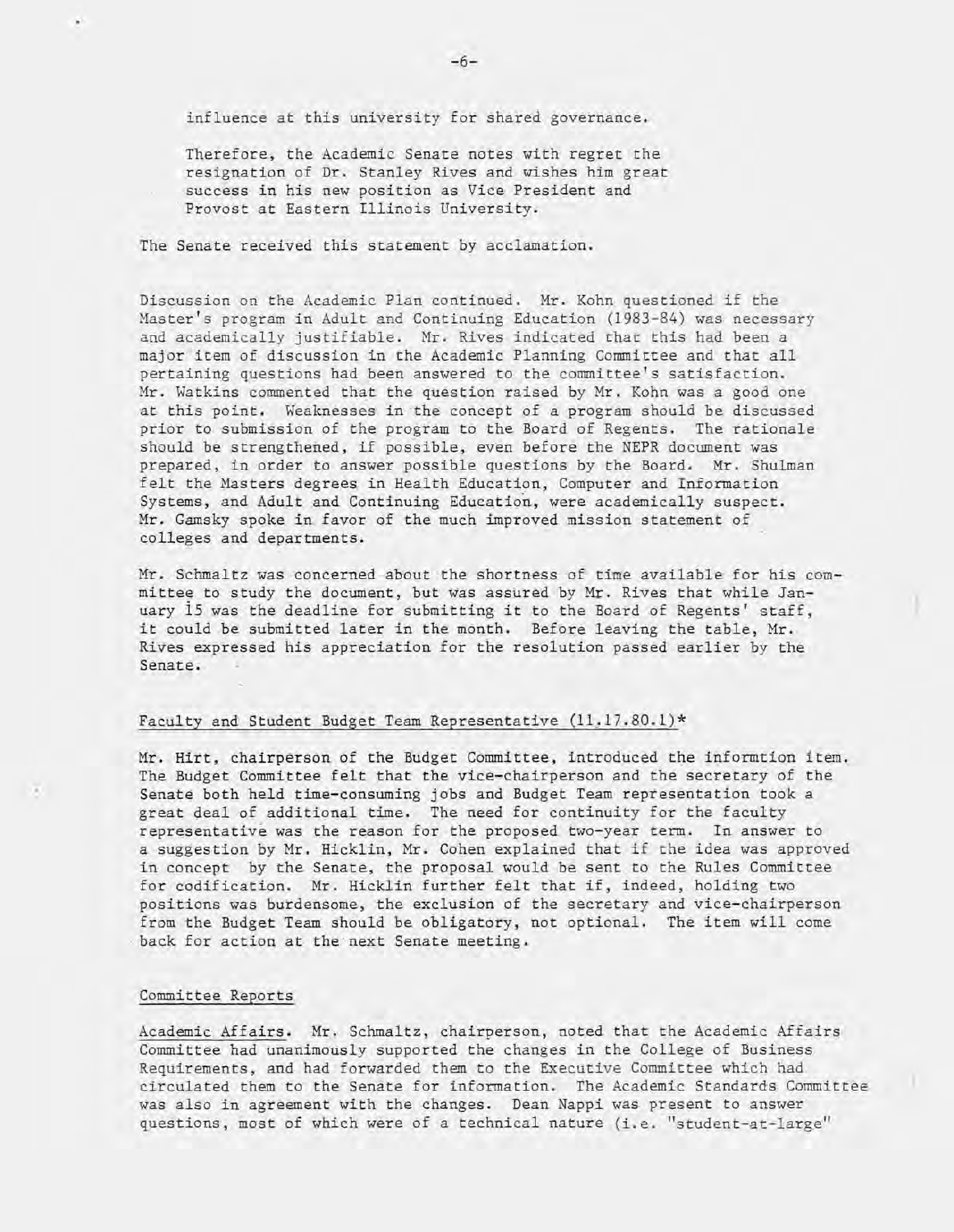was regarded as a graduate student category, and the course repetition policy was a restatement of the University policy) .

Administrative Affairs. Mr. Tuttle said the committee would be considering several calendars during the second semester.

Budget Committee. Mr. Hirt said the committee would meet briefly following the Senate meeting.

Executive Committee. Mr. Cohen announced the next meeting would be December 10, 1980, 8:15 a.m., Hovey 308.

Faculty Affairs. Ms. Crafts reported that the plans for the retreat were being finalized for January 31 in the Circus Room. Materials will be sent out to those committee members involved.

Joint University Advisory Committee. Ms. Crafts reported that the Committee had made suggestions to the Board of Regents at its November meeting concerning the fringe benefits package.

#### Communications

)

Mr. Woodson stated that Charles Harris, English Department Chairperson, had arranged a meeting with the director of graduate studies, the director of the writing center, and Carmen Richardson, in which an harmonious accord was reached regarding the staffing of the writing center. It was still possible for us to serve most students expeditiously, though some time slots are booked ahead a week and a half. As we continue to grow as an agency , more staffing could be utilized.

Mr. Barton noted that this would be Ms. Goodin's last Senate meeting. She will be working in Washington, D.C., with the United States Department of Agriculture. Mr. Barton wished her well, a sentiment shared by the entire Senate.

#### Adjournment

XII-49 On a motion by Mr. Madore (seconded by Ms. Anderson), the meeting adjourned at 10:00 p.m.

For the Academic Senate,

Walter Kohn, Secretary

LC:WK:pch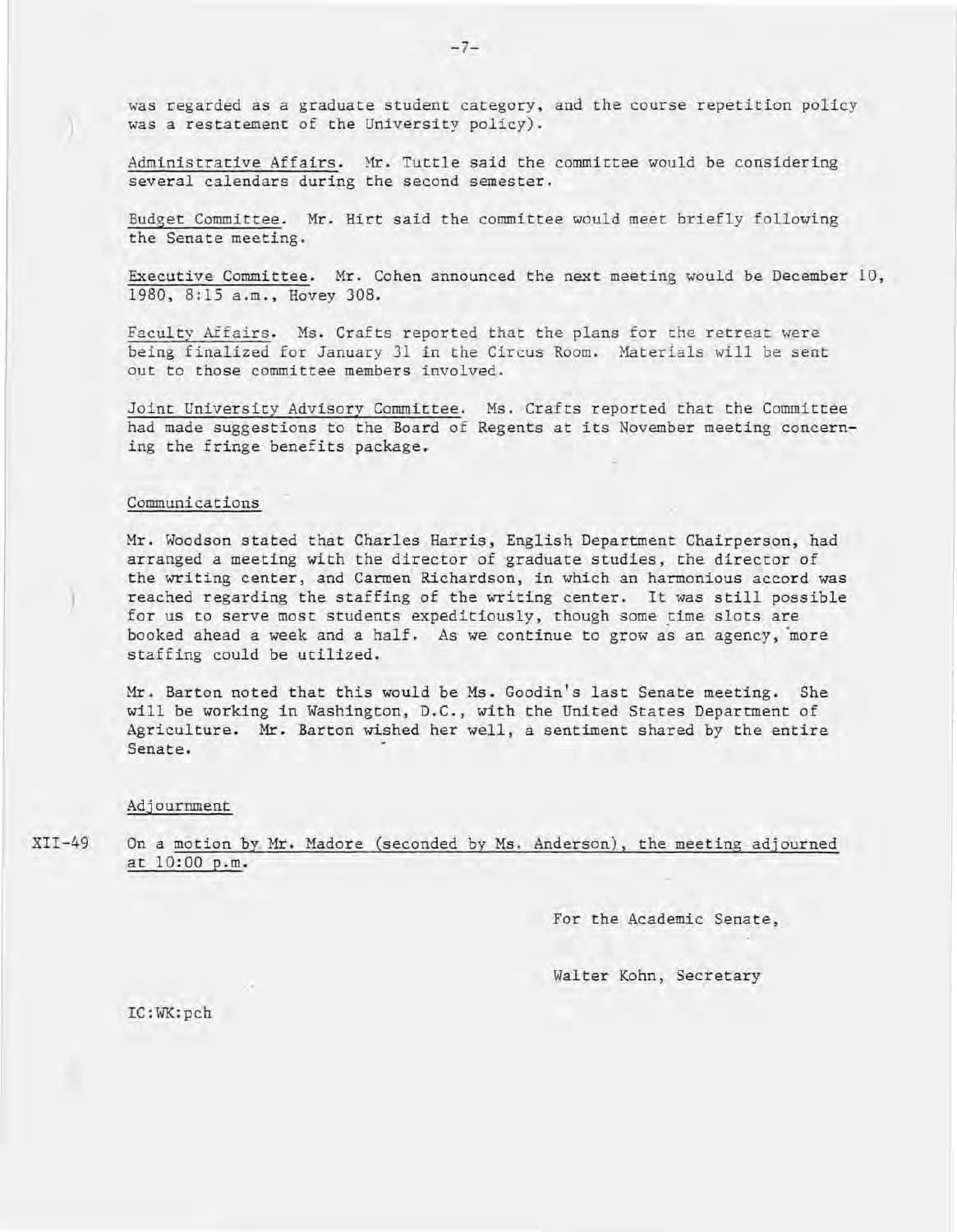|                     |                         |              | $-8-$<br>Late: 12/3/80<br>Volume No: XII |              |              |                         |                     |              | No.7                   |               |             |               |  |
|---------------------|-------------------------|--------------|------------------------------------------|--------------|--------------|-------------------------|---------------------|--------------|------------------------|---------------|-------------|---------------|--|
| $\bullet$           |                         |              |                                          |              |              |                         |                     | VOICE VOTE   |                        |               |             |               |  |
| NAME                | ATTEN-<br>DANCE         | Motion<br>#  | Mouon<br>¥.                              | Motion<br>11 | Motion<br>#  | #                       | Motion   Mccon<br># | Monon<br>拌   |                        | Motion<br>No. | Y           | $\mathcal{M}$ |  |
| Anderson            | $\, {\bf P}$            |              |                                          |              |              |                         |                     |              |                        | 47            | $\mathbf x$ |               |  |
| Balbach             | $\, {\mathbb P}$        |              |                                          |              |              |                         |                     |              |                        | 48            | x.          |               |  |
| Barton.             | $\overline{\mathbb{P}}$ |              |                                          |              |              |                         |                     |              |                        | 49            | $\mathbf x$ |               |  |
| Boothe              | $\, {\bf P}$            |              |                                          |              |              |                         |                     |              |                        |               |             |               |  |
| Bowen               | EX.                     |              |                                          |              |              |                         |                     |              |                        |               |             |               |  |
| Brickell            | P                       |              |                                          |              |              |                         |                     |              |                        |               |             |               |  |
| Brown               | $\, {\bf p}$            |              |                                          |              |              |                         |                     |              |                        |               |             |               |  |
| Cohen               | $\mathbf{p}$            | $\sim$       |                                          |              |              |                         |                     |              |                        |               |             |               |  |
| Crafts              | P                       |              |                                          |              | $\mathbf{r}$ |                         |                     |              |                        |               |             |               |  |
| Fernandes           | $\mathbf{A}$            |              |                                          |              |              |                         |                     |              |                        |               |             | τ             |  |
| Friedberg           | P                       |              |                                          |              |              |                         |                     |              | $\vert \vert$          |               |             |               |  |
| Friedhoff           | EX                      |              |                                          |              |              |                         |                     |              | H                      |               |             |               |  |
| Gamsky              | $\mathbf{p}$            |              |                                          |              |              |                         |                     |              | 111                    |               |             |               |  |
| Goodin              | $\cdot$ p               |              |                                          |              |              |                         |                     |              | u                      |               |             |               |  |
| Gowen               | EX.                     |              |                                          |              |              |                         |                     |              | 1                      |               |             |               |  |
| Grever <sup>'</sup> | i P                     |              |                                          |              |              |                         |                     |              | Ħ                      |               |             |               |  |
| Hemenway            | P                       | $\epsilon$   |                                          |              |              |                         |                     | Н            |                        |               |             |               |  |
|                     | EX.                     |              |                                          |              |              |                         |                     | П            |                        |               |             |               |  |
| Henriksen           | P                       |              |                                          |              |              |                         |                     |              | l t                    |               |             |               |  |
| Hicklin             | ${\tt P}$               |              |                                          |              | $\sim$       | $\langle \cdot \rangle$ |                     |              | i1.                    |               |             |               |  |
| Hirt.<br>Holmes     | $\mathbf{A}$            |              |                                          |              |              | ä.                      |                     |              |                        |               |             |               |  |
|                     |                         |              |                                          |              |              |                         |                     | П            |                        |               |             |               |  |
| Koerselman          | P<br>$\overline{P}$     |              |                                          |              |              |                         |                     |              | $\vert \vert$          |               |             |               |  |
| Kohn                |                         |              |                                          |              |              |                         |                     |              | tH                     |               |             |               |  |
| Kolb                | $\rm A$                 |              |                                          |              |              |                         |                     |              | $\vert \vert$          |               |             |               |  |
| Madore              | P<br>$\overline{P}$     |              |                                          |              |              |                         |                     | $\mathbf{H}$ |                        |               |             |               |  |
| Metcalf             | $\, {\bf P}$            |              |                                          |              |              |                         |                     | $\mathbf{H}$ |                        |               |             |               |  |
| Miller              |                         |              |                                          |              |              |                         |                     |              |                        |               |             |               |  |
| Murphy              | EX.                     |              |                                          |              |              |                         |                     |              | $\mathbf{H}$           |               |             |               |  |
| <b>Nelson</b>       | EX.                     |              |                                          |              |              |                         |                     | $\mathbf{1}$ |                        |               |             |               |  |
| Newby               | P                       |              |                                          |              |              |                         |                     |              | $\mathbf{H}$           |               |             |               |  |
| Polan               | EX.                     |              |                                          |              |              |                         |                     | 11           |                        |               |             |               |  |
| Ritch               | P                       |              |                                          |              |              |                         |                     |              |                        |               |             |               |  |
| Rosebery            | EX.                     |              |                                          |              |              |                         |                     |              | $\vert$                |               |             |               |  |
| Sam                 | EX.                     |              |                                          |              |              |                         |                     |              | $\vert$                |               |             |               |  |
| Schmaltz            | P                       |              |                                          |              |              |                         |                     |              | $\frac{1}{2}$          |               |             |               |  |
| Schoenbein          | EX.                     | ٠            |                                          |              |              |                         |                     |              | $\mathsf{H}$           |               |             |               |  |
| Schwalm             | $P$ .                   |              |                                          |              |              |                         |                     |              | Ħ                      |               |             |               |  |
| Shu1man             | $\, {\bf p}$            | ! I          |                                          |              |              |                         |                     |              | 111                    |               |             |               |  |
| Sloter              | $\, {\bf p}$            | ГÎ           |                                          |              |              |                         |                     |              |                        |               |             |               |  |
| Spoor               | $\mathbf{p}$            | ٦            |                                          |              |              |                         |                     |              | $\left  \cdot \right $ |               |             |               |  |
| Strand              | $\overline{\mathrm{P}}$ |              |                                          |              |              |                         |                     |              | 111                    |               |             |               |  |
| Tuttle              | $\, {\bf p}$            | ٠            |                                          |              |              |                         |                     |              | 111                    |               |             |               |  |
| Varner              | $\, {\bf p}$            |              |                                          |              |              |                         |                     |              | 111                    |               |             |               |  |
| Watkins             | $\overline{P}$          | $\mathbf{1}$ |                                          |              |              |                         |                     |              | $\overline{111}$       |               |             |               |  |
| Weller              | $\mathbf{p}$            | 11           |                                          |              |              |                         |                     | $\P$         |                        |               |             |               |  |
| Wieczorek           | $\, {\bf P}$            | $+1$         |                                          |              |              |                         |                     |              | Ħ                      |               |             |               |  |
| Wolak               | $\frac{1}{2}$<br>EX.    |              |                                          |              |              |                         |                     |              | $\prod$                |               |             |               |  |
| Woodson             | $\, {\bf p}$            | $1 - 1$      |                                          |              |              |                         |                     |              | 111                    |               |             |               |  |
| Young               | ${\tt P}$               |              |                                          |              |              |                         |                     |              | $\vert \vert$ {        |               |             |               |  |
| Zunker              | EX.                     |              |                                          |              |              |                         |                     |              | Ħ                      |               |             |               |  |

 $\sim$ z

EX = Excused

 $\mathcal{N}_{\mathcal{A}}$